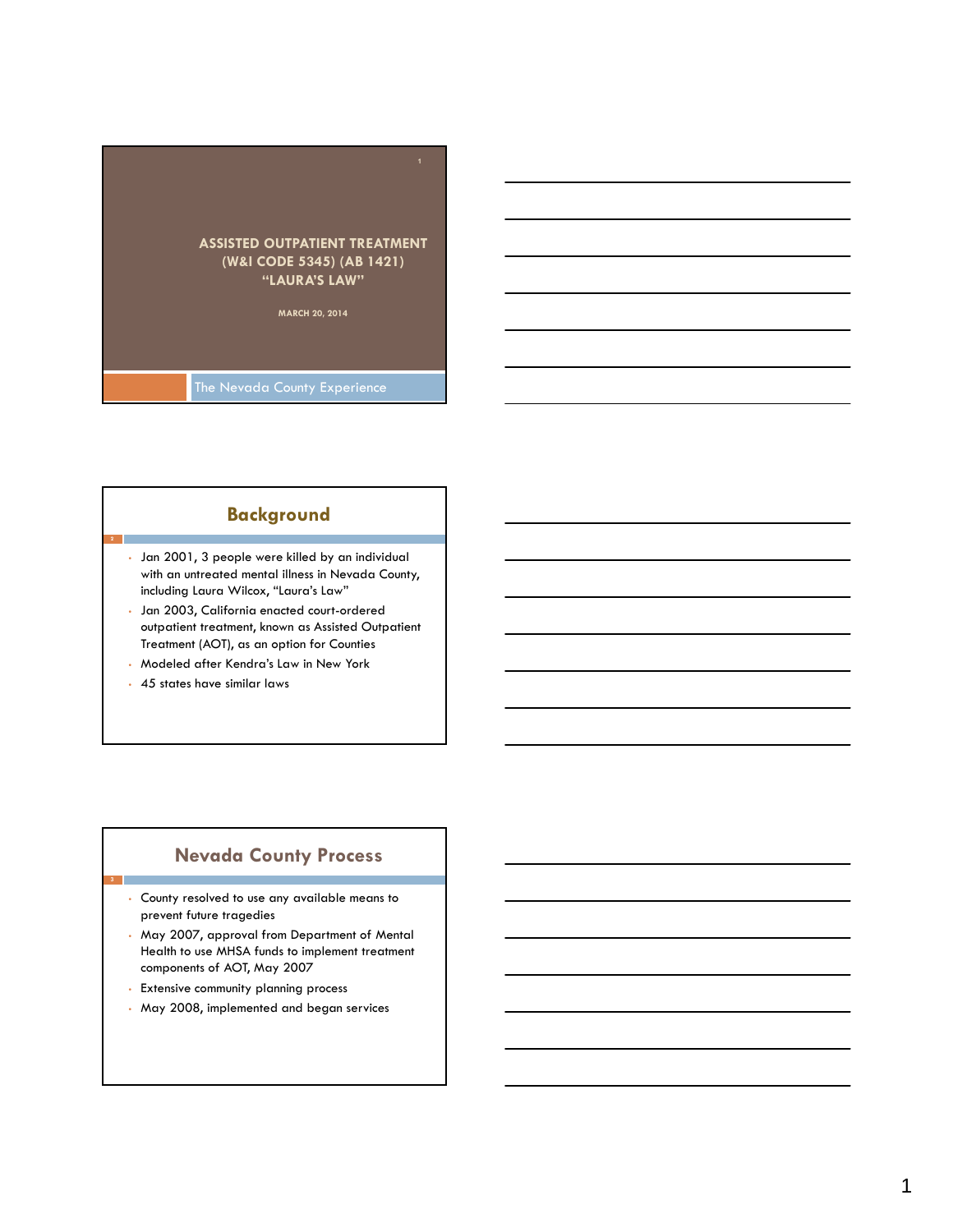# **AOT Criteria**

• County resident, minimum age 18

**4**

- Serious Mental Disorder (WIC 5600.3)
- The person is unlikely to survive safely in the community

## **AOT Criteria**

Lack of compliance with treatment, indicated by:

- 2/36 months; hospital, prison, jail *or*
- 1/48 months; serious and violence acts, threats, attempts to self /others

# **AOT Criteria**

- The person has been offered an opportunity to participate in treatment and failed to engage, or refused
- Condition is deteriorating

**6**

- Least restrictive placement
- Necessary to prevent 5150 condition
- Will benefit from treatment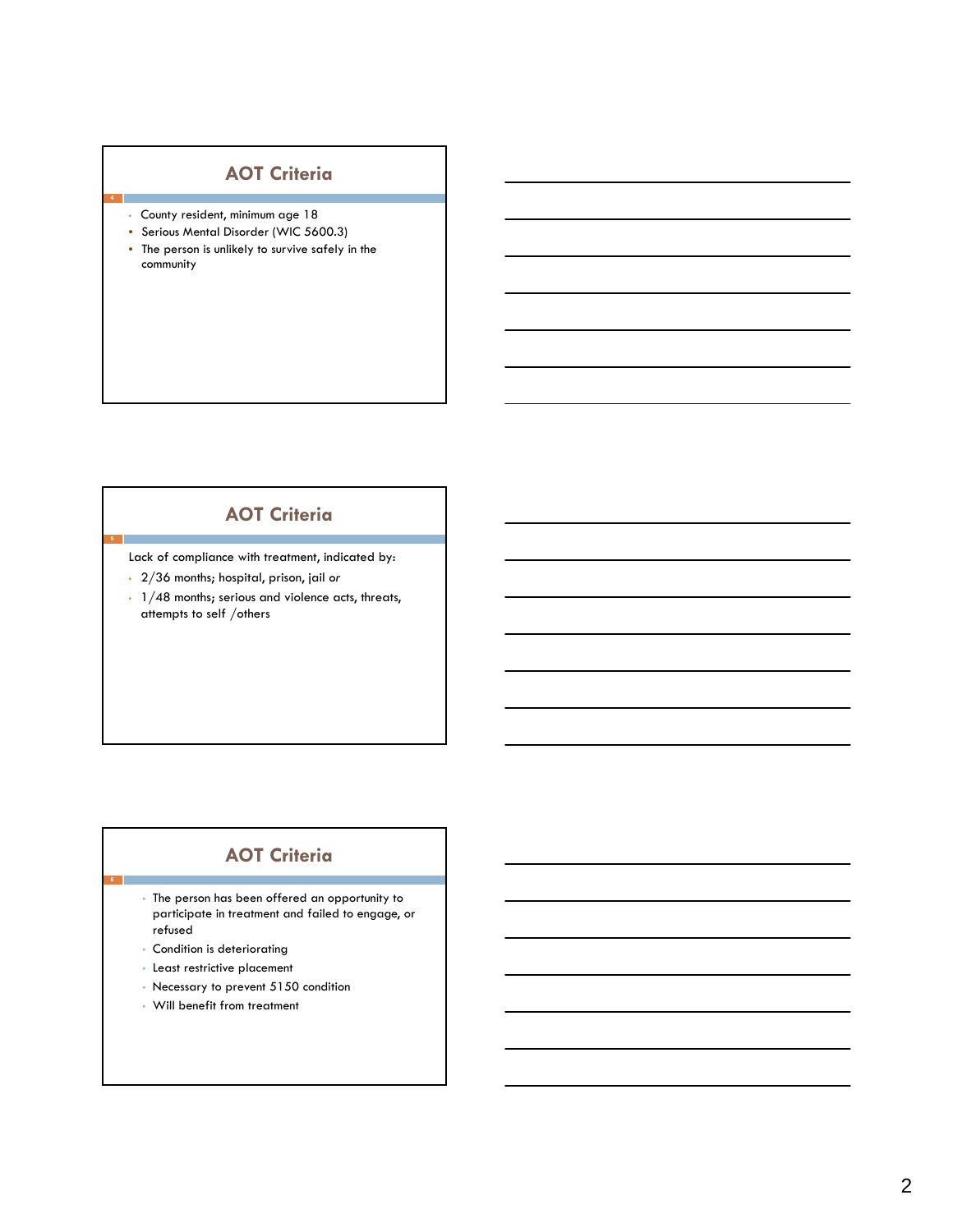#### **5150 and 5350 Criteria-Not Met**

- These individuals do not pose an imminent danger to self or others, and do not meet 5150 criteria
- These individuals are not gravely disabled, and do not meet 5350 criteria
- The LPS was essentially modified by WIC 5345 to provide an additional strategy of involuntary treatment for the 'gap' individuals

#### **Who Can Request AOT?**

• Any person 18 and older with whom the person resides

- The person's parent, spouse, sibling or child, who is 18 or older
- A peace officer, parole or probation officer
- The director of a public or private agency providing mental health services to the person
- The director of a hospital where the person is being treated
- A licensed mental health provider who is supervising or treating the person

### **AOT Services**

- Community-based, multi-disciplinary treatment
- 24/7 on-call support

**9**

- Individualized Service Plans
- staff to client ratios of no more than 10 clients per one staff
- Must include a Personal Service Coordinator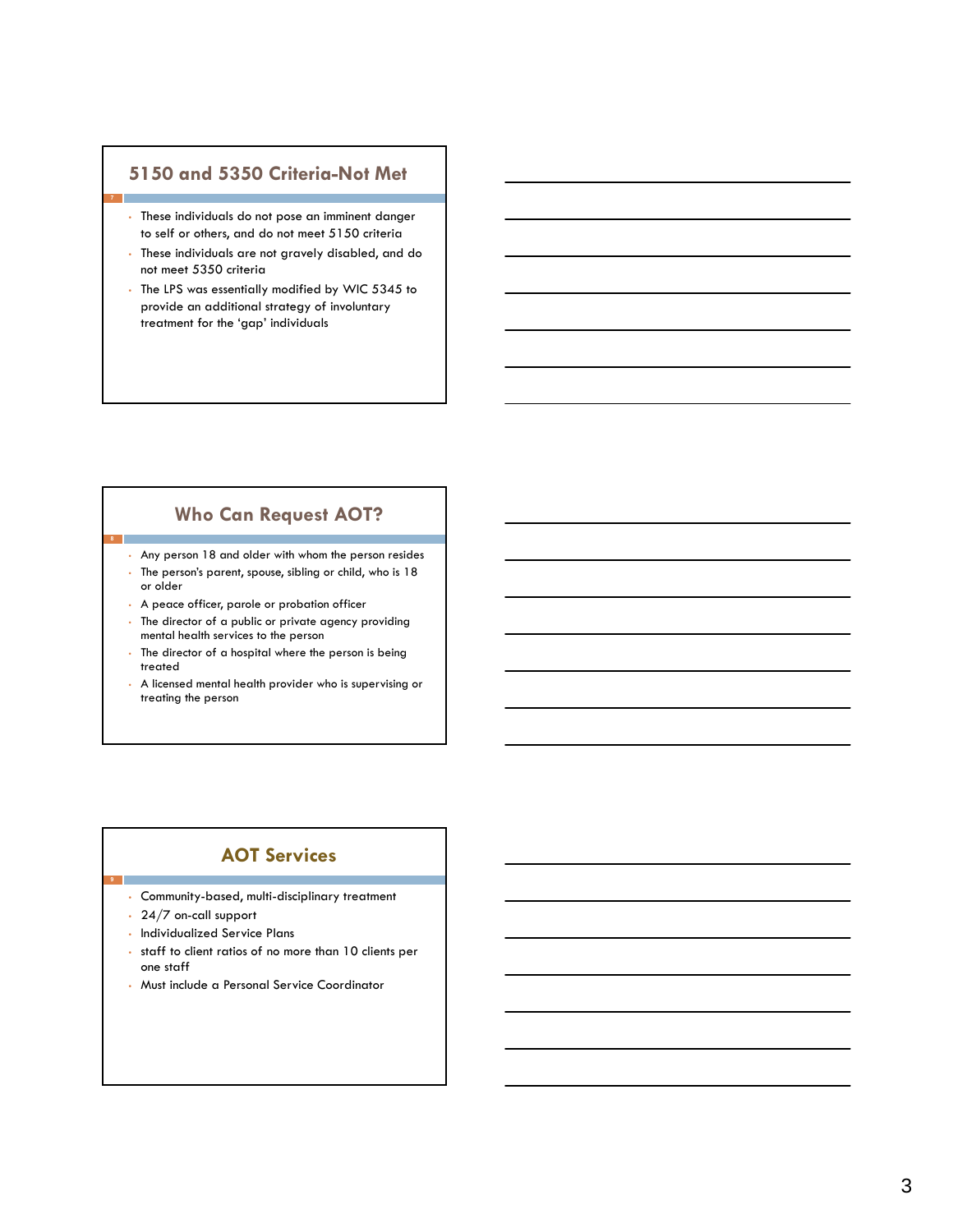#### **AOT Services**

- Comprehensive wraparound mental health, social, physical health, substance abuse, psychiatric, nursing, employment, and housing services
- Assistance with entitlements (Social Security, Medi-Cal, CalFresh, etc.)

**10**

• A Full Service Partnership, similar to Assertive Community Treatment Teams

# **Voluntary v. Involuntary-SB 585**

- Senate Bill 585 was recently enacted, to clarify language and specifically allow the use of MHSA funds
- No locks, restraints, seclusion, or forced medication
- AOT services provided by the treatment team are voluntary; the mandate, legal status, and order originate from the court



# **AOT Services and Recovery**

- Flexible engagement process
- Personal choices offered
- Harm reduction philosophy
- Needs for food, clothing, shelter considered first
- Motivational Interviewing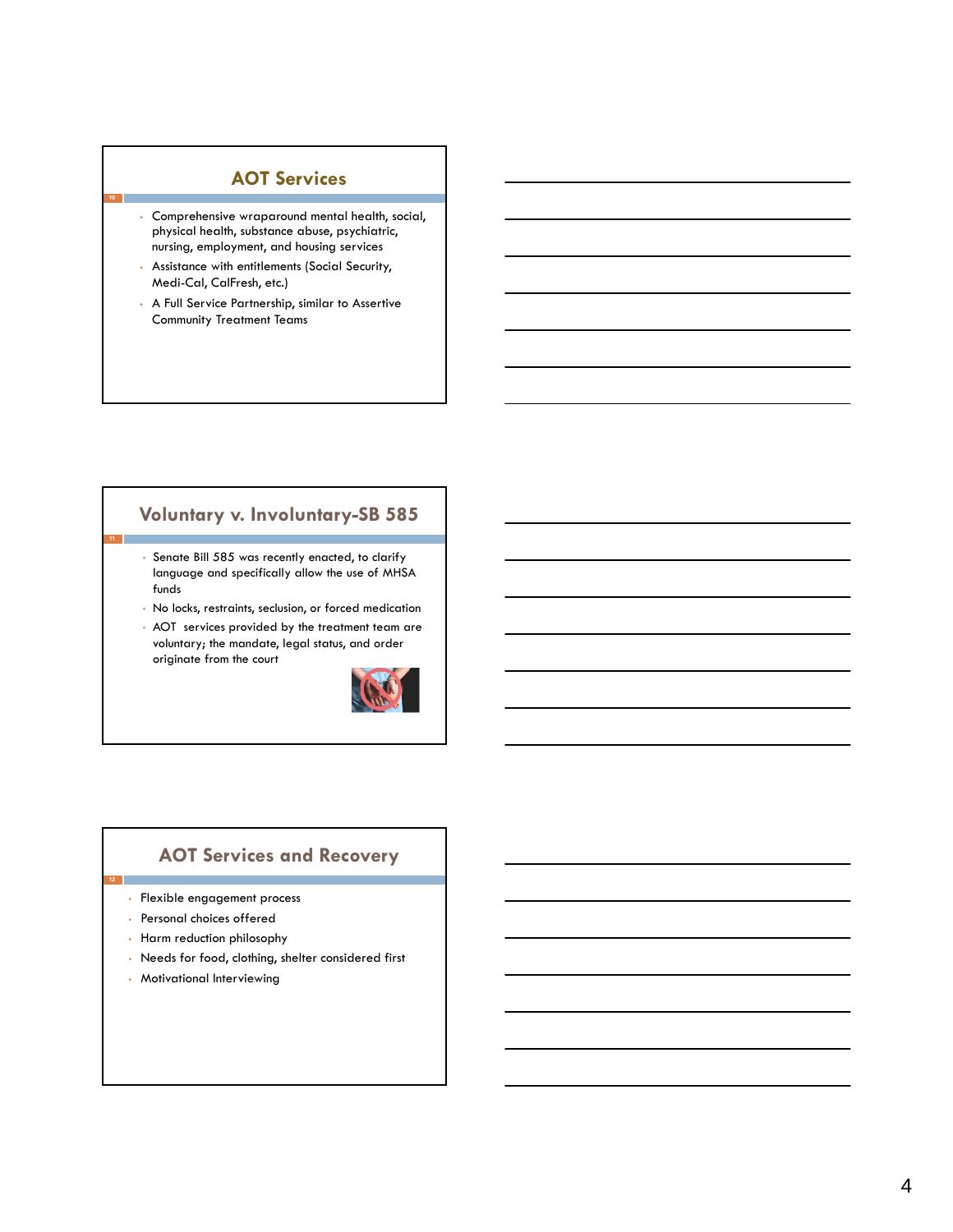## **No Forced Medication**

- Medication may be part of the court-ordered, individualized service plan
- Medications are not "forced", but they are courtordered
- Court-ordered treatment is commonly provided throughout the California mental health system



## **Court-Ordered Treatment**

County mental health department typically provide court ordered treatment:

• LPS Conservatees

**13**

**14**

**15**

- Individuals on probation/parole
- Parents ordered into treatment in dependency court
- Mental Health Court participants
- Court Wards and Dependents



## **Court & Legal Process**

- Pre-hearing notice of investigation and hearing
- Superior Court hearings and due process requirements
- Collaborative supervision of AOT after the court order
- Similar to other problem solving courts: Prop 36, Drug Court, Mental Health Court, LPS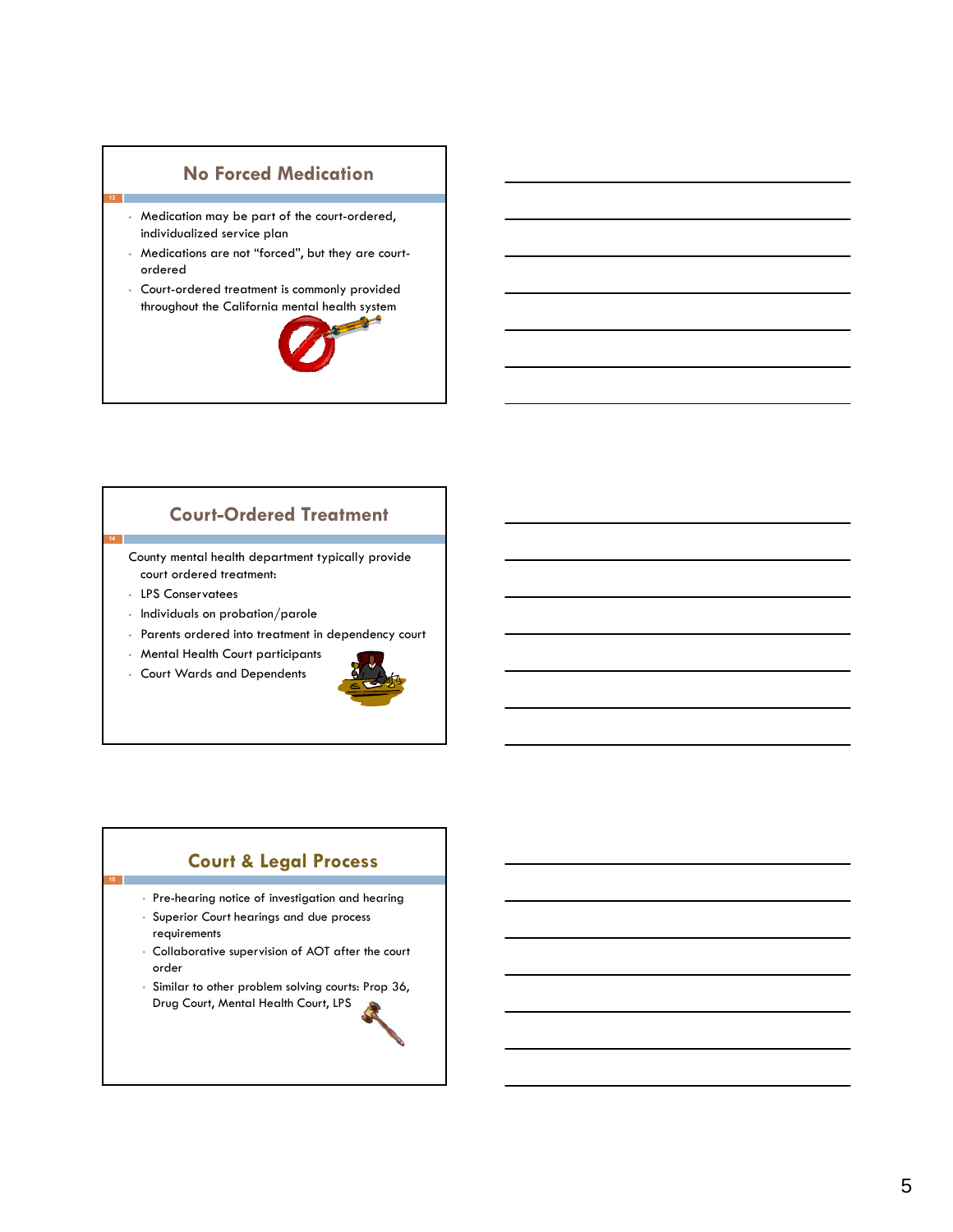#### How to Enforce the Order?

- No criminal charges=no flash incarceration
- No contempt of court

**16**

- If the individual refuses the evaluation, or refuses to follow the Service Plan, the Judge may order psychiatric hospitalization for up to 72 hours (this is not a 5150!)
- The Black Robe Effect

#### **Providence Center AOT Data**

#### Since May 2008:

**18**

- 78 referrals and evaluations (60 unduplicated individuals)
- The majority of people engaged in treatment with no court order • 28 court orders (including Settlement Agreements) for treatment (24 unduplicated individuals)
- 4 adversarial hearings (i.e. where the person appeared with counsel and challenged the petition.)
- 4 hearings where the person did not appear and an evidentiary hearing was held before the judge to present the evidence that the person met criteria.

### **Costs and Savings**

• Actual cost per individual varies; approximately \$15,411/year/individual

- \$1.81 is saved for every \$1 invested
- a net savings to the County of \$503,621 for first 31 months (hospitalization and jail)

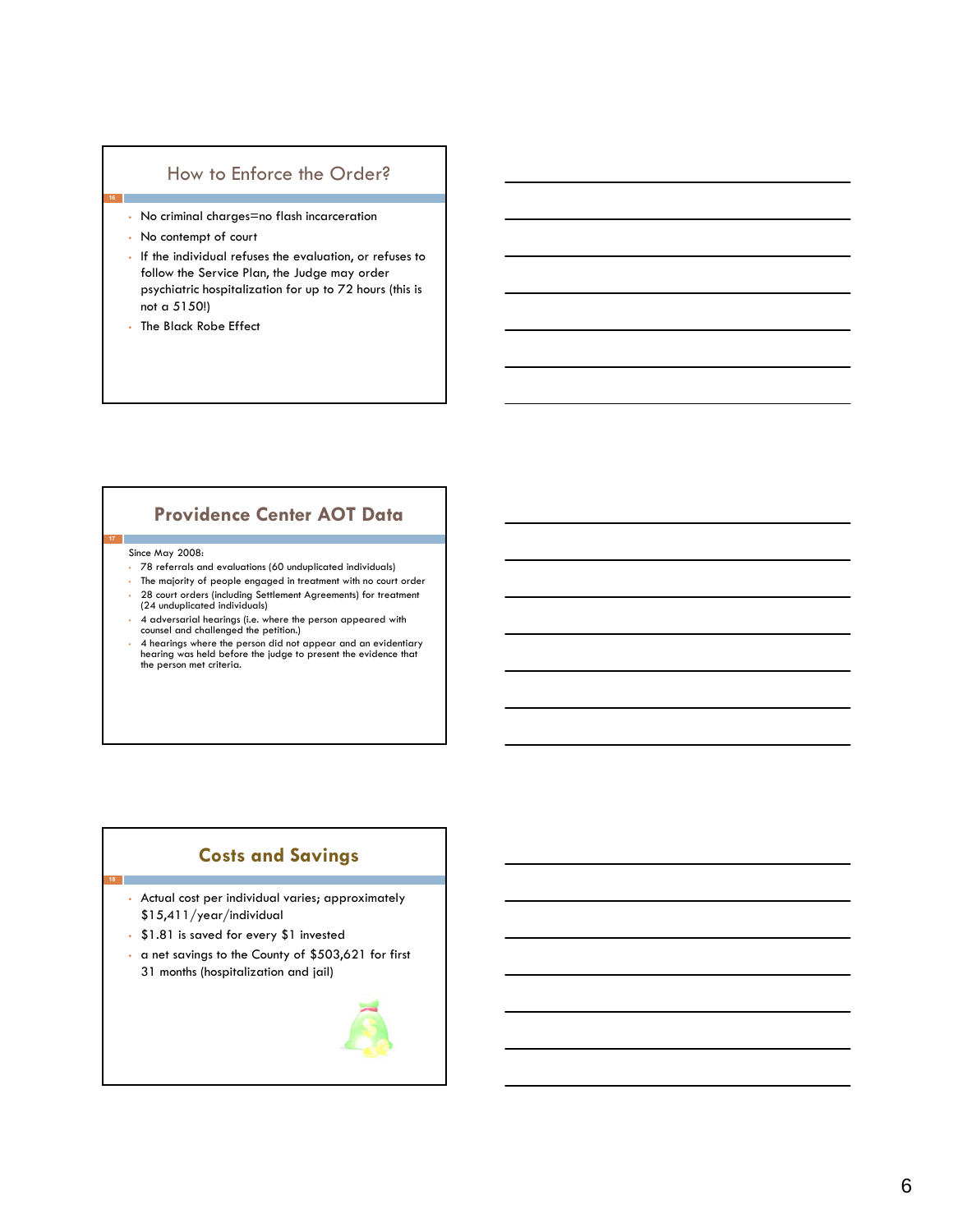# **Funding**

Need funding for these components:

- Assertive Community Treatment
- Behavioral Health Administration
- County Counsel

**19**

- Public Defender
- Judge and court staff
- Law Enforcement
- Psychiatric Hospital

#### **Actual Outcomes: For 43 unduplicated individuals, for the most recent 12 months pre-treatment vs. 12 months post-treatment**

- # of Psychiatric Hospital Days
	- 212 days vs. 76 days post-treatment = 64.2**% ↓**
- # of Incarceration Days
	- 156 days vs. 123 days post-treatment = 21.2**% ↓**
- # of Homeless Days

**21**

- 1114 days vs. 72 days post-treatment = 93.5**% ↓**
- # of Emergency Interventions 93 contacts vs. 12 contacts post-treatment = 87.1**% ↓**

**Final Thoughts**

- 45 states have implemented AOT programs
- Provides treatment *before* an individual becomes gravely disabled, or does harm to self or others
- AOT allows for a treatment option that is less restrictive than Conservatorship and locked inpatient care
- AOT saves lives, protects civil rights, increases public safety, and improves the quality of life for the individual